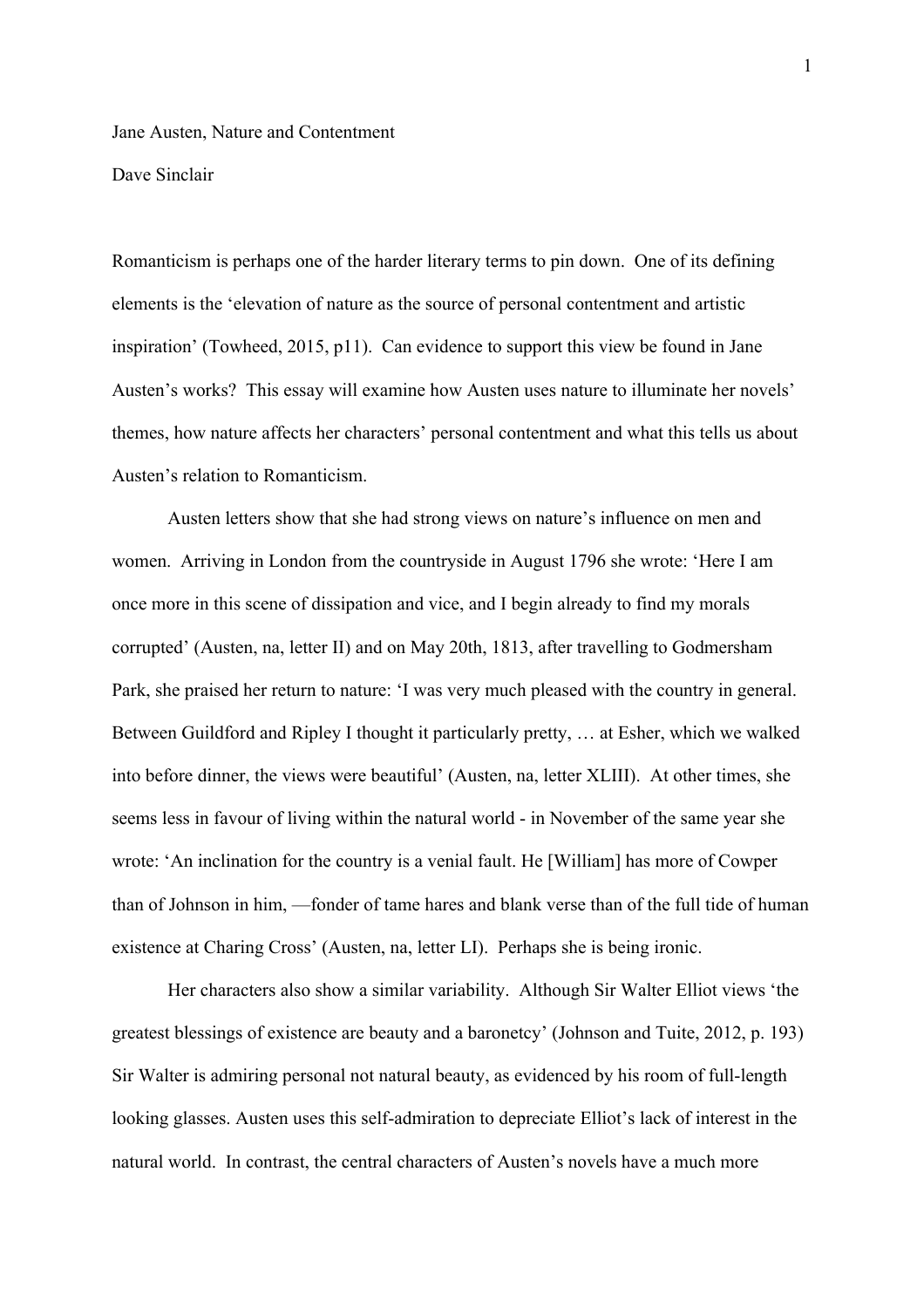sympathetic view of the Romantic sublimity of nature and certainly in Pride and Prejudice and Persuasion seek contentment and inspiration within it.

In *Persuasion*, the visit to Lyme Regis provides a strong Romantic underpinning to the story. On reaching Lyme, the first priority of the party from Uppercross is to ensure they have accommodation and an evening meal. Once their physical needs are assured, rather than resting from their tedious and tiring journey, 'the next thing to be done was unquestionably to walk directly down to the sea' (Austen, 2004, p. 80) – the dramatic and sublime nature of their new environment is irresistible as the party seek to address their emotional and intellectual hunger. Once they see the sea, they immediately feel a sense of fulfilment: 'as all must linger and gaze on a first return to the sea' (p. 80). Their behaviour fits well to the model of Maslow's Hierarchy of Needs (Maslow, 1943, pp. 370–396), as once they have established their physiological and safety needs will be met, the party is happy to devote effort in satisfying their higher-level needs of love/beauty, esteem and self-actualisation. Austen is depicting a surprisingly accurate psychological profile here - her characters seek personal contentment and artistic inspiration conditional once their more immediate physical needs are satisfied. This model can be found throughout Austen's works. In *Pride and Prejudice*, Charlotte deprioritises her emotional and romantic contentment to ensure her more basic needs are met when she explains to Elizabeth, 'I'm not a romantic, you know. I never was. I ask only a comfortable home' (Austen, 2019, p. 95). And in *Persuasion*, Anne is persuaded not to marry Wentworth because his poverty, lack of social rank and connections made him an unsuitable choice to provide her with physical security and sustenance. As a consequence, she suffers eight years of wretchedness until he returns as a wealthy and socially recognised Captain and they can finally unite.

In depicting nature and the scenery around Charmouth and Lyme Austen uses a sensory narrative voice. Her choice of: 'green chasms between romantic rocks' evokes a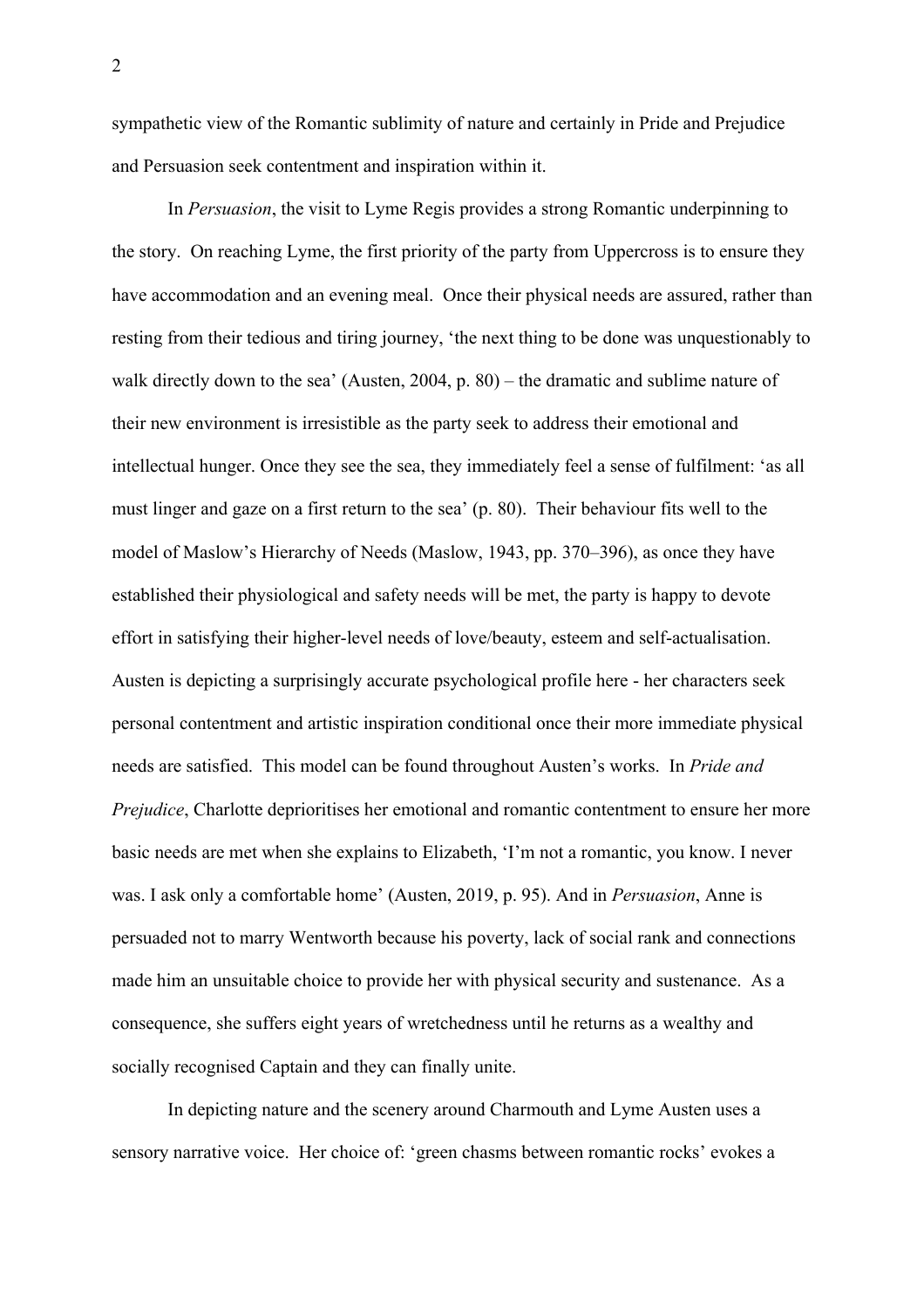sense of awesome, untamed grandeur. Her observation that 'many generations must have passed this way since the first partial falling off the cliff' (Austen, 2004, p. 81) underlines the timelessness of the scene and its indifference to the passing of human generations. Austen is linking the processes of nature and the effect these can have on the human mind: 'the happiest spot for watching the flow of the tide, for sitting in unwearied flow of the tide, for sitting in unwearied contemplation' (p. 80). In this way Austin directly connects aesthetic appreciation and moral sensibility suggesting that 'these places must be visited and visited again, to make the worth of Lyme understood' p. 81).

While the direct and fulsome description of nature and place in Austen's novels is rather infrequent, when this does occur then the characters' emotional responses in the scene are highly significant. For example, the depth of description of the scenery and locale at Charmouth is particularly important in *Persuasion*. The Uppercross party are no longer in their pleasant, comfortable (and undoubtedly beautiful) home environment, but in a novel and dramatic new environment, where new possibilities, opportunities and events may be expected to come to pass. It is in this environment that Anne shows Wentworth her true nature and he comes to a new appreciation of her.

In a similar way, in *Pride and Prejudice*, Elizabeth finds herself in the novel, dramatic environment of Pemberley, which then illuminates a new perception of Darcy to her. Although Austen tantalisingly provides the opportunity of introducing the sublime and Romantic landscape of the Lakes to Elizabeth and her companions on their northern trip, she immediately removes this possibility by curtailing the itinerary to the Peak District. And indeed even the lesser, but still spectacular grandeur of the Peaks receives short shrift from Austen: 'It is not the object of this work to give a description of Derbyshire, nor of any of the remarkable places through which their route thither lay' (Austen, 2019, p. 179). Instead the action moves swiftly to 'the little town of Lambton, the scene of Mrs. Gardiner's former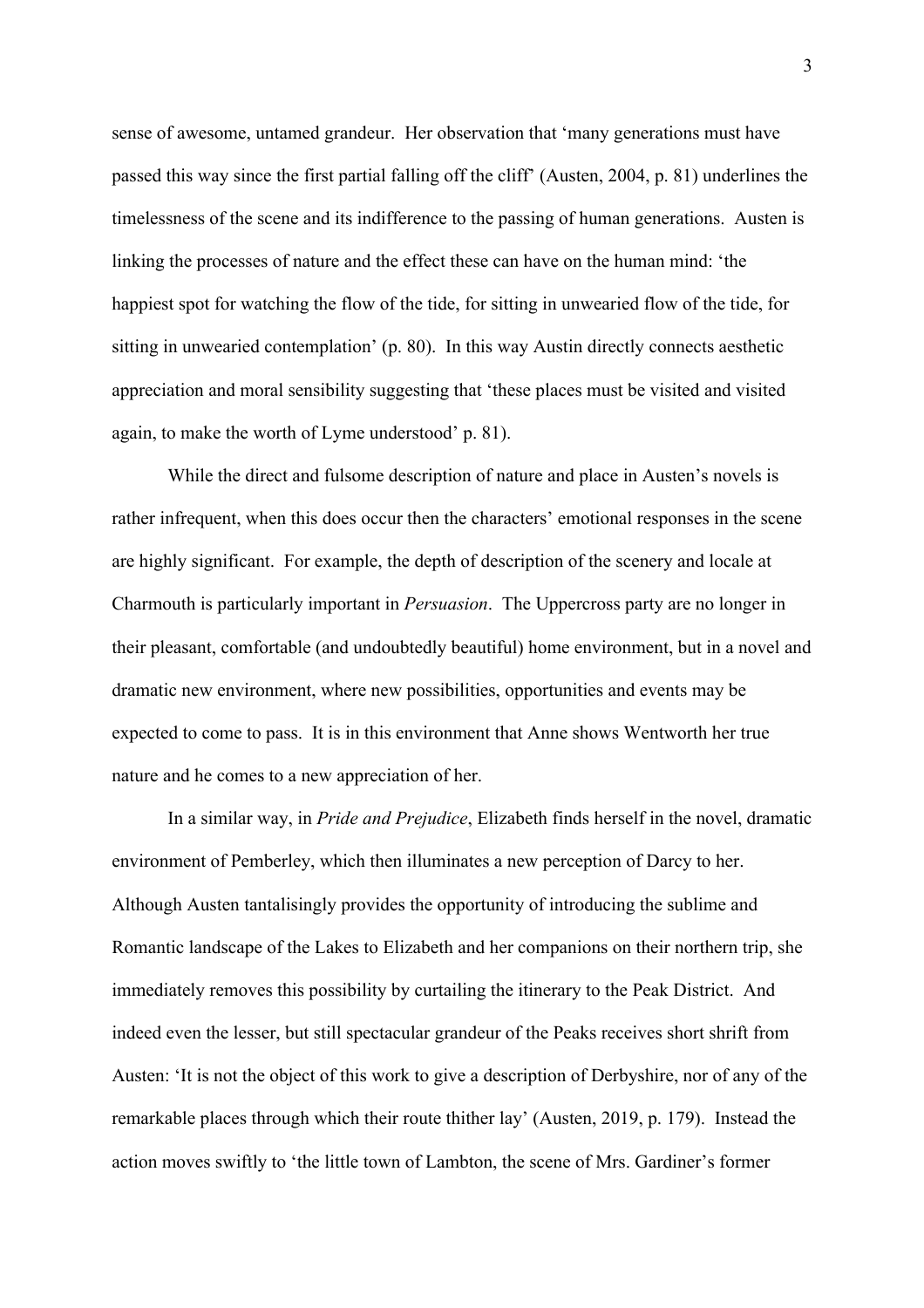residence'. Within a single sentence Austen moves Elizabeth and her party the 170 miles from Longbourne, through Oxford, Blenheim, Warwick, Kenelworth, Birmingham to Lambton (p. 179), discarding all of the great natural landscapes on the way. Nature's beauty is only important to Austen if it serves her purpose in describing her characters' actions and emotional state. In *Persuasion*, Austen uses Pemberley as a turning point in the novel. Initially Elizabeth felt disinterested in Pemberley and by association, Darcy: '… she had no business at Pemberley and was obliged to assume a disinclination for seeing it. She must own that she was tired of great houses; after going over so many, she really had no pleasure in fine carpets or satin curtains' (p. 179). Once Elizabeth is presented with the view of Pemberley however, she starts to form a different opinion. She sees 'a large, handsome, stone building, standing well on rising ground, and backed by a ridge of high woody hills; – and in front, a stream of some natural importance was swelled into greater, but without any artificial appearance' (p. 181). This environment has a strong effect: 'Elizabeth was delighted. She had never seen a place for which nature had done more, or where natural beauty had been so little counteracted by an awkward taste' (p. 181).

Elizabeth's discovery has a transformative effect on her view of what she might become if she were attached to Darcy: 'she felt that to be mistress of Pemberley might be something!' (p. 181). Here Austen moves from a descriptive third-party narrative point of view when describing the inanimate house and natural surroundings to the more intimate mode of Elizabeth's indirect discourse to convey Elizabeth's emotional response to the estate any by association, to Darcy. While some commentators take this somewhat further, e.g., 'she reads good government, even erotic attraction, out of this information', (Johnson and Tuite, 2012, p. 119) this seems a step to far. Elizabeth merely says: 'In what an amiable light does this place him!' (Austen, 2019, p. 184) and it is hard to read a sexual undercurrent into such a straightforward statement.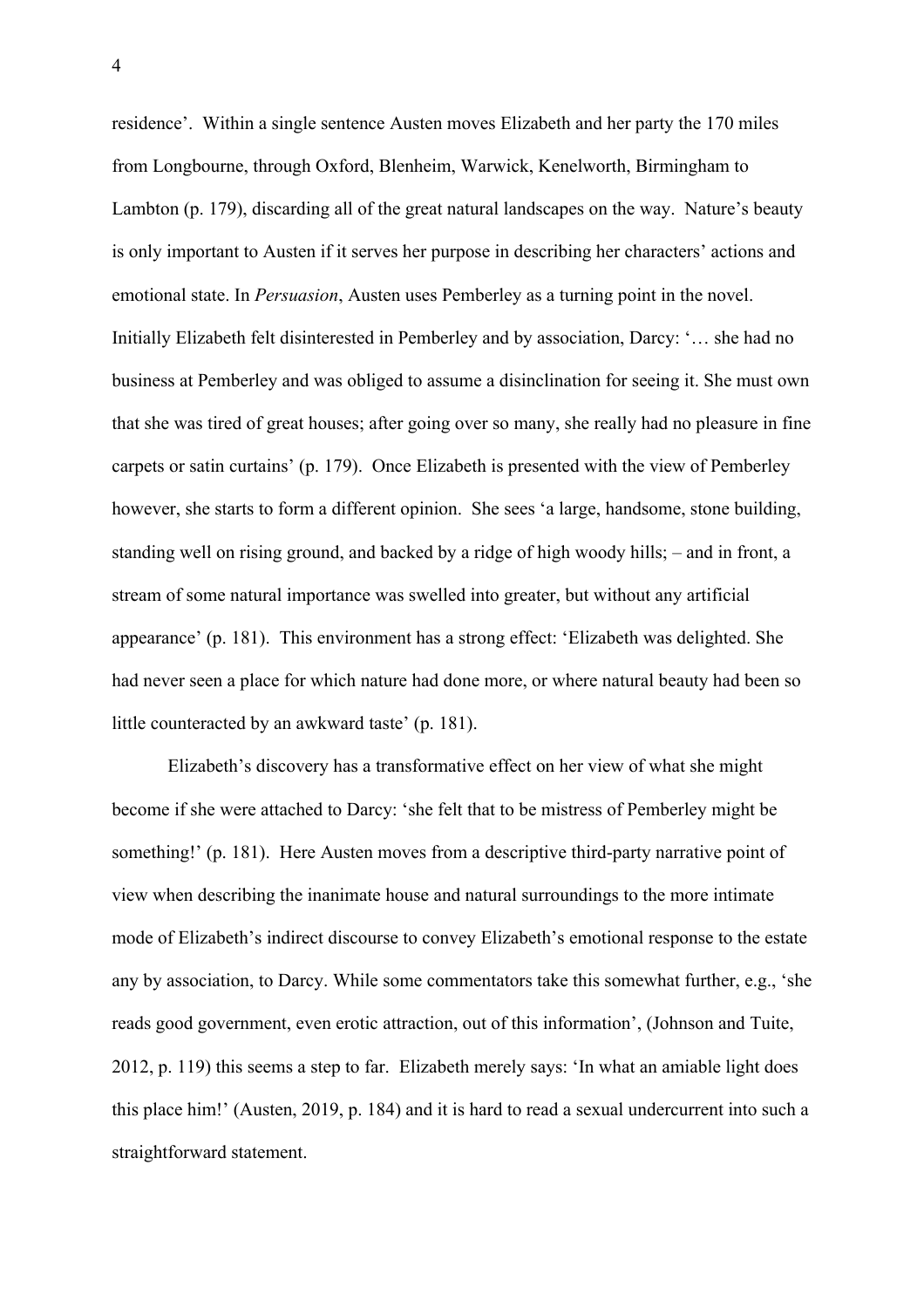Before seeing Pemberley, Elizabeth views Darcy as arrogant and aloof. From the very beginning of their acquaintance she determines: 'His character was decided. He was the proudest, most disagreeable man in the world, and everybody hoped he would never come there again' (p. 9). Her view of Pemberley starts the process by which Elizabeth realises the possible pleasures and satisfactions of a union with Darcy, and which concludes when Elizabeth learns of Darcy intervention with Wickham. Austen elegantly and meaningfully segues from Elizabeth's gaze on the house to a gaze upon its owner: 'Elizabeth turned back to look again [at the house], the owner of it himself suddenly came forward' (p. 185). The house and its natural environment thus mediates and reinvigorates the relationship between Elizabeth and Darcy.

Walking and experiencing the landscape was a staple of Austen's life. Austen-Leigh identifies nature as the "cradle" of his aunt's "genius and suggesting that "strolls along those wood-walks, thick-coming fancies" where the stimulus to her imagination and which her intellect then brought under control in her novels' (Austen, 2019, p. 24–6).

In *Persuasion* Anne, delights in nature on the walk to Winthrop, recalling the 'last smiles of the year upon the tawny leaves and withered hedges, and … that season of peculiar and inexhaustible influence on the mind of taste and tenderness.' (Austen, 2019, p. 71). This is eight years after Anne's parting with Wentworth and Anne recalls such poetry to illuminate her own feelings of melancholy:

'repeating to herself some few of the thousand poetical descriptions extant of autumn, that season of peculiar and inexhaustible influence on the mind of taste and tenderness, that season which has drawn from every poet, worthy of being read, some attempt at description, or some lines of feeling' (p.71).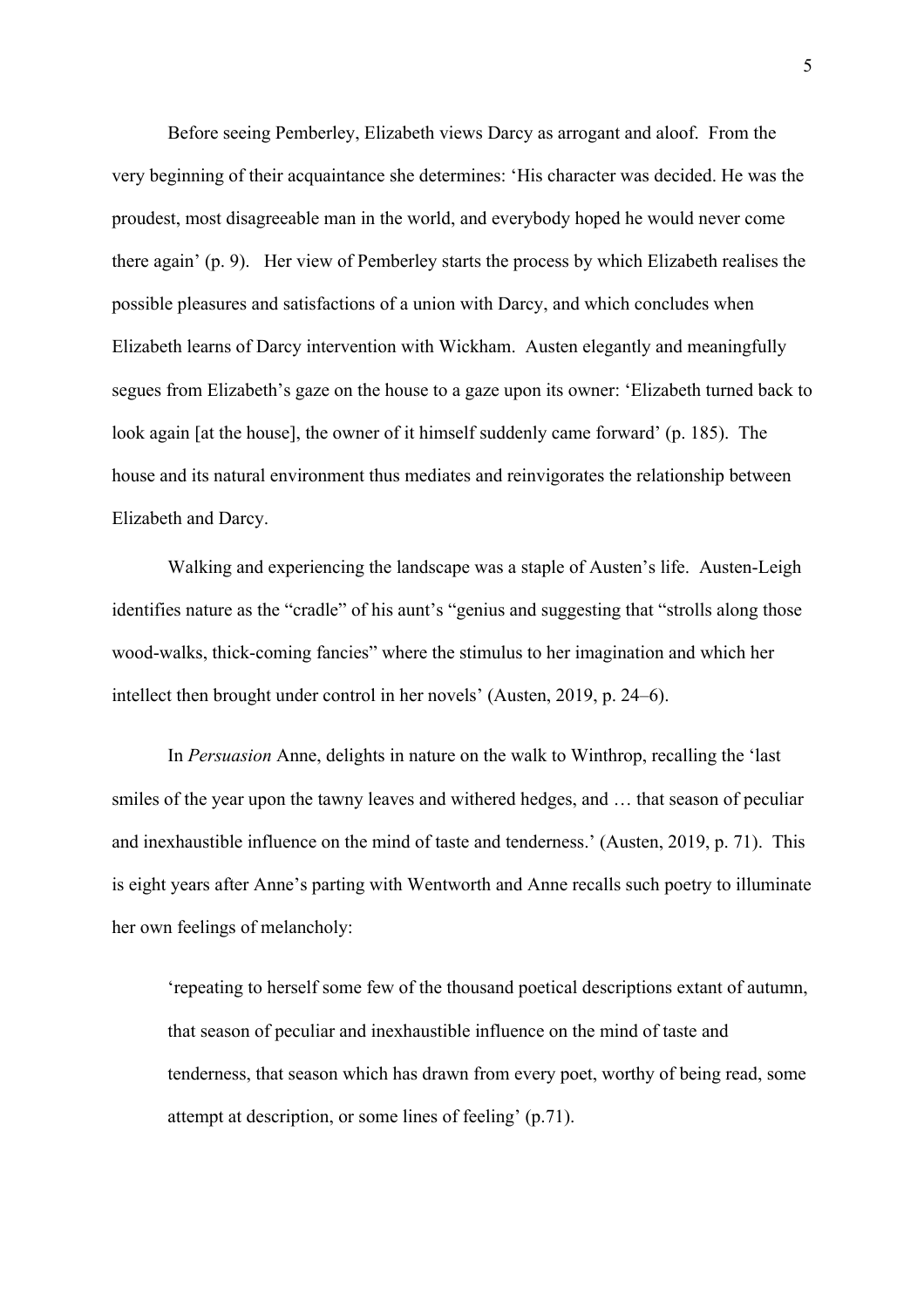Such walking contemplation, used as an aid to reflection on the human relation to nature, is in the tradition of The Reveries of the Solitary Walker (1782), or of Wordsworth in the foundation text for English romantic verse, Lyrical Ballads (1798). Austen also draws on other nascent Romantics such as Charlotte Smith (Johnson and Tuite, 2012, p. 193). Smith's volumes of Elegiac Sonnets (first published in 1784) contain the voice of a melancholy speaker who muses on the natural scenery and her emotions. Critical opinion thus sees Austen drawing upon this melancholy: 'Motifs from many of Smith's novels appear extensively in Austen's work' (Magee 1975). In particular, Smith's focus on the melancholy mind in Celestina (1791) provokes a response in Sense and Sensibility and a further consideration in *Persuasion*' (Johnson and Tuite, 2012, p. 193).

Austen also relates to the Romantic landscape in *Persuasion* by describing the waves at the Cobb as 'Lord Byron's "dark blue seas"' (Austen, 2004, p. 91). This phrase comes from Byron's *The Corsair: '*O'er the glad waters of the dark−blue sea, Our thoughts as boundless, and our souls as free' (Byron, 1814, Canto I, l. 1-2). Curiously, when writing to her sister Cassandra about two years earlier, Austen seems quite diffident to Byron's efforts: 'I have read the "*Corsair*," mended my petticoat, and have nothing else to do.' (Austen, na, letter LXXI). Harris suggests Austen's allusions to Byron are 'not just satirical: they affect characterization and signal affinity' (Harris, 2007, p. 156). Together with Knox-Shaw, Harris also notes:

Byronic motifs such as "leaps, strong supporting arms, and 'lifeless' forms," associates Louisa's self-will and nervous prostration with that of Byron's antiheroine Gulnare and observes Byronic negatives in the scene that "summon the unrealizable" for instance in "There was no wound, no blood, no visible bruise, but her eyes were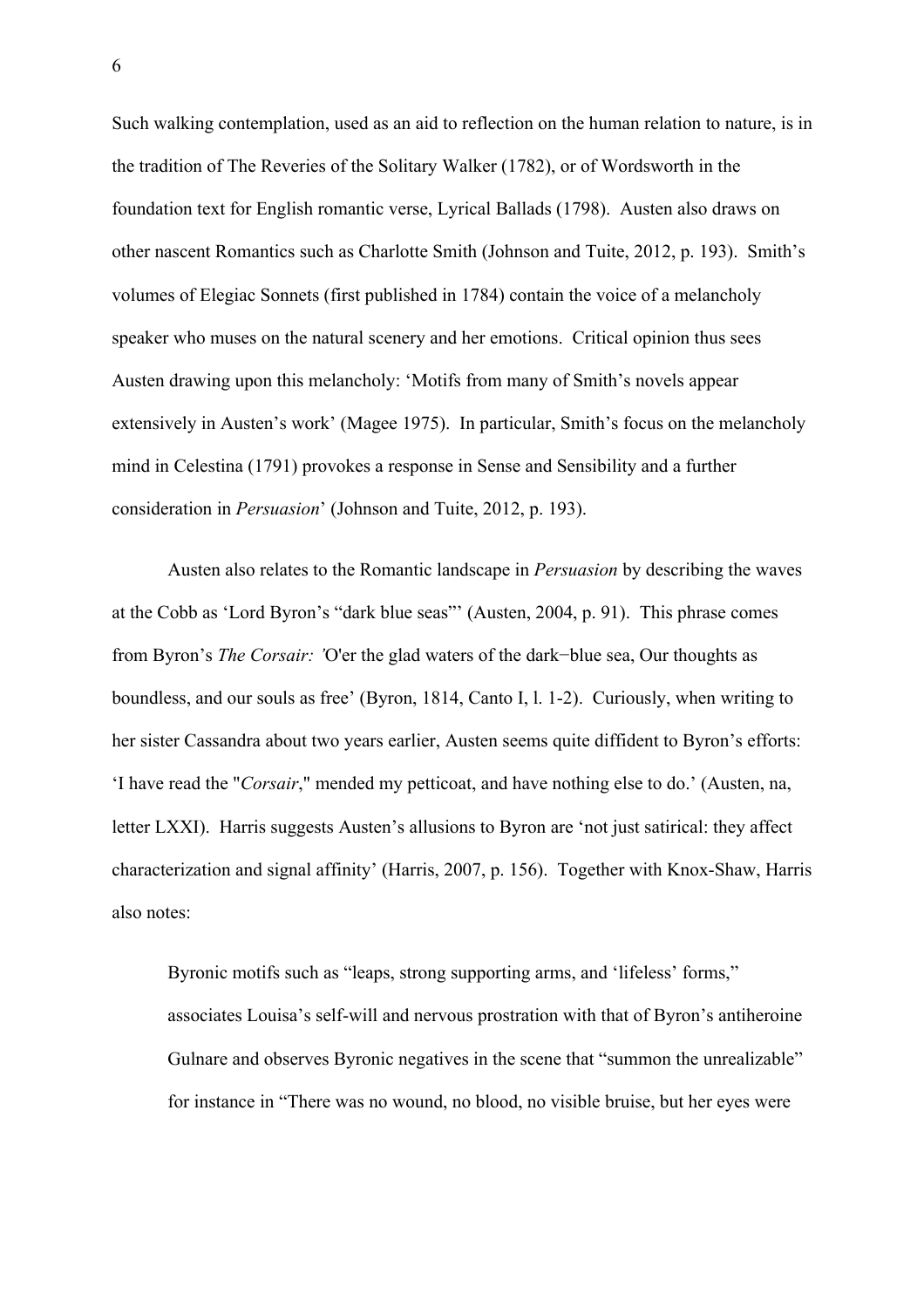closed, she breathed not, her face was like death. — The horror of that moment to all who stood around!" (Harris, 2007, p156).

While superficially plausible this critical view does not bear detailed examination. Byron's Gulnare is a slave girl, who Conrad saves from the burning seraglio, and who thus falls for him and offers to help him escape his imprisonment. Gulnare is both much lower caste and more resourceful and proactive than the rather socially constrained, impetuous and unthinking Louise. It hardly therefore seems a fair comparison. Harris goes on to say that The Corsair 'calls upon ideas of freedom to justify imperial expansion' (p. 156) and notes the fact that 'the "dark blue sea" occurs twice more in the first two cantos of Byron's Childe Harold's Pilgrimage' (p. 156). Harris then uses the nationalistic themes he finds in these poems to assert 'Byron applies Romantic notions of liberty and energy to the national enterprise itself. No wonder Austen, with her two sailor brothers, calls upon Byron in her novel about the navy' (p. 157). While the presence of Captain Wentworth and Captain Benwick in *Persuasion* provides Austen with ample opportunity to explore the beauty and terror of the naval adventures in a truly Romantically sublime land and seascape, she chooses not to do this. Hers is not the manly world of C.S. Forester's Horatio Hornblower. Austen's persistent focus is on the social rules and manners of her day and how they affect her female protagonists. The Romantic sublime for Austen is hidden in the social behaviour of her drawing rooms, her town and country houses, and the balls and excursions of their occupants.

While it is certainly possible Austen admired *The Corsair* and intended it to add, by association, a little frisson of Romantic exoticism to the scene at the Cobb, it may also be that she re-used Byron's 'dark blue waves' simply because she just liked it. Given that, in her letter, she dismissively placed *The Corsair* in the same sentence as her sewing duties she may have even viewed *The Corsair* as one of Byron's sillier poems (a view taken by Cochran (na)) and was not intending to directly draw parallels with it at all.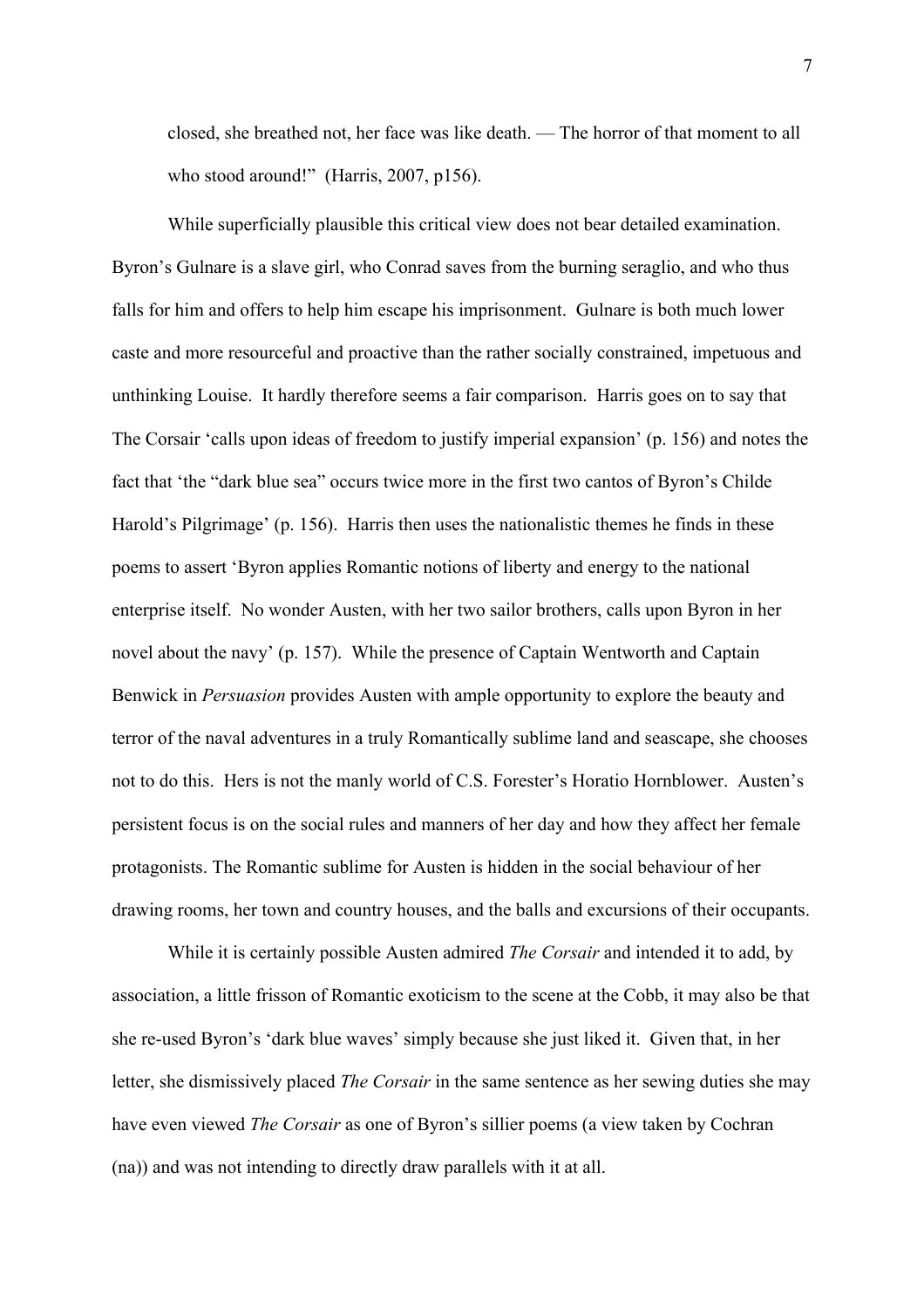Austen's works distance themselves from the sentimental novels of the 18<sup>th</sup> century and are part of the bridge to 19<sup>th</sup> century literary realism. Austen rejected the style and genre of sentimentalists such as Scott, Walpole, Radcliffe and Goldsmith. Walter Scott himself noted Austen's 'resistance to the trashy sensationalism of much modern fiction' (Keymer, 2014, p21). Austen returned to the tradition of Richardson and Fielding for a 'realistic study of manners' (Grundy, 2014, p. 196). Although Northanger Abbey flirts with Gothic fiction with its possibilities of the sublime landscapes, castles and abbeys, Austen eschews such escapism in her later works. Instead Austen imprisons her heroines in the social rules and manners of the elegant rooms of watering places and gentlefolks' residences. Austen's sublime is the southern English counties and contains a much gentler rural beauty in its agricultural landscape and the country houses than the rugged sublime of the northern mountains and moors. Austin's heroines cannot go mountaineering in their muslin dresses and linen or cotton petticoats, and while perhaps her heroes might, there is no real opportunity, as there are hardly any scenes in Austen's novels where no female is present. Austen's characters react to the gentle sublimity of their landscape in profound and important ways: 'Where possible they enjoy a prospect, in which they admire those things which underpin society economically and socially – fertile and well-farmed land offering livelihood to the poor and acknowledging the guiding hand of the well-disposed landowner' (Johnson and Tuite, 2012, pp. 310-311).

Austen's novels are not just a simple Romantic reaction to the Sentimentalism of the 18<sup>th</sup> century. She leads a movement into the 19th century, when novels were treated as 'the natural vehicle for discussion and ventilation of what mattered in life' (Bayley, 1986, p. 24). Austen shows that higher social status or significant wealth are not necessarily an indication of good character, intelligence, compassion or a route to happiness. Indeed, she values correct moral judgment and moral intelligence above material wealth. Hers is a personal and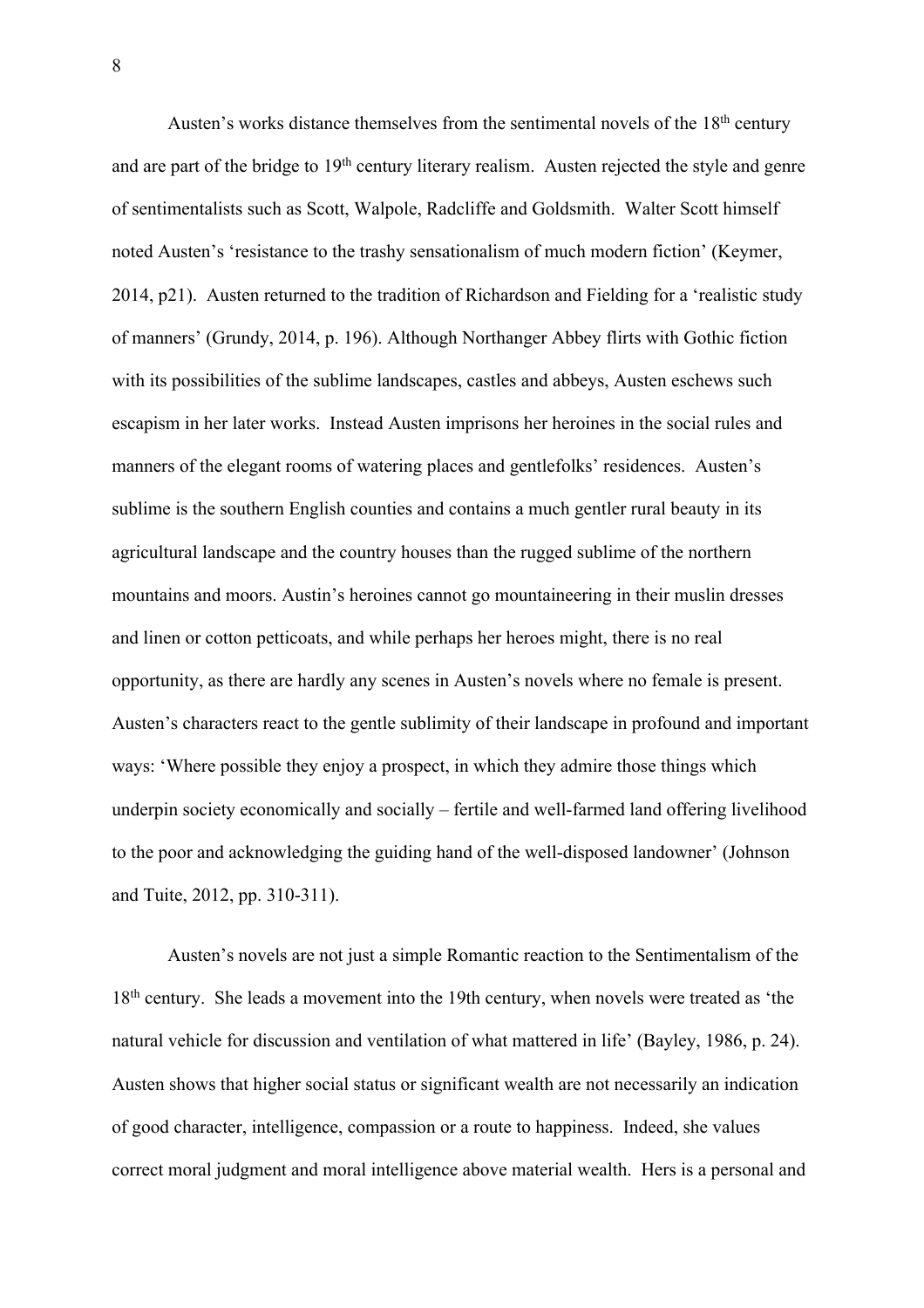feminine view and is part of 'the beginning of a tradition in literature that includes Charlotte Bronte, George Eliot, and Virginia Woolf--all very different writers but all joined in their critical concern with the nature and meaning of feminine life' (Boarcas, 2014). In this way Austen's unique Romantic view of nature carries us from the distant past of the 18<sup>th</sup> century to the very edge of our own era.

[2741 words]

## References

- 1. Austen, J. (2004) *Persuasion,* Oxford World's Classics, 3rd Edition, Oxford, Oxford University Press.
- 2. Austen, J. (2019) *Pride and Prejudice,* Oxford World's Classics, 3rd Edition, Oxford, Oxford University Press.
- 3. Austen, J. (no date) *The Letters of Jane Austen, Selected from the compilation of her great nephew, Edward, Lord Brabourne*, ed Woolsey, S., Boston and Brothers, 1908 [online] Retrieved on 03 April 2022 at: https://www.gutenberg.org/files/42078/42078-h/42078 h.htm
- 4. Austen-Leigh, M.A. (2013) *Personal Aspects of Jane Austen*, Cambridge, Cambridge University Press.
- 5. Bayley, John. "Characterization in Jane Austen". *The Jane Austen Companion*. Ed. J. David Grey. New York: Macmillan Publishing Company, 1986.
- 6. Boarcas, C. (2014) "Feminine consciousness in Jane Austen's novels", *Journal of Research in Gender Studies*, 4(2), 1021+, available: https://link.gale.com/apps/doc/A397454326/AONE?u=tou&sid=bookmark-AONE&xid=d289a2de [accessed 07 Apr 2022].
- 7. Byron, G., G., Baron, (1814), *The corsair: a tale,* John Murray, London [online] Retrieved on 5 Apr 2022 at: https://archive.org/details/corsairtale00byrorich.
- 8. Cochran, P, (na), The Corsair, Byron's silliest poem [online] Retrieved on 03 April 2022 at: http://www.newsteadabbeybyronsociety.org/downloads/review/TheCorsair.pdf
- 9. Davies, J. (2018) *'Romantic ecocriticism: History and prospects'*, Literature Compass, 15(9), p. 15–n/a. doi:10.1111/lic3.12489.
- 10. Gay, P. (2010) "Emma And Persuasion," 2nd ed. In Copeland, E. and McMaster, J. (eds.), *The Cambridge Companion to Jane Austen*, Cambridge Companions to Literature, Cambridge, Cambridge University Press
- 11. Grundy, I., "Jane Austen and literary traditions". *The Cambridge Companion to Jane Austen*. Eds. Edward Copeland and Juliet McMaster. Cambridge: Cambridge University Press, 2014.